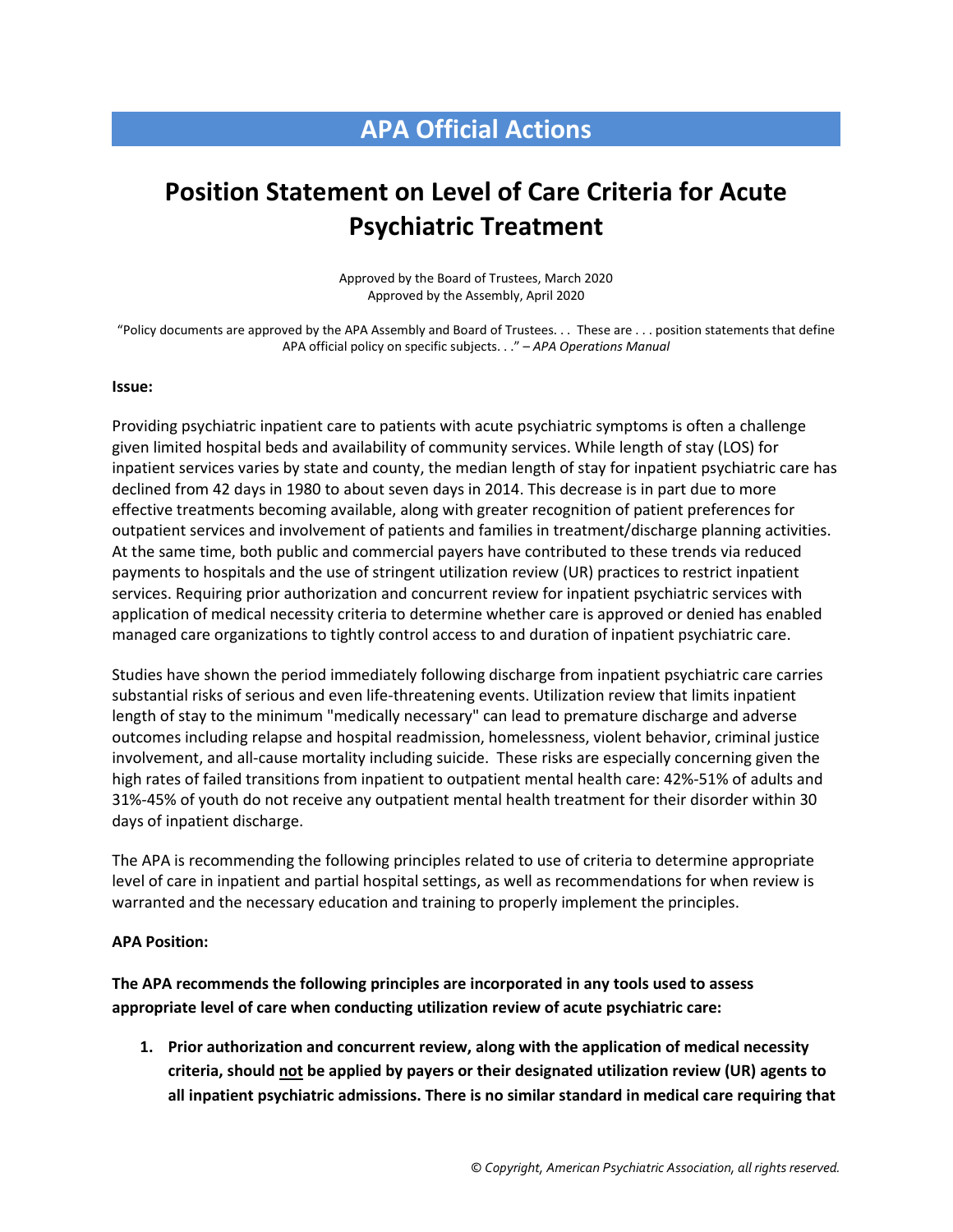**the payer approve inpatient care for every patient within a broad category of illness and this approach should be considered a violation of the Mental Health Parity and Addiction Equity Act.**

- **2. For each psychiatric service (e.g., inpatient, PHP, IOP, residential, ambulatory, etc.), UR agents should use a single standard, based on the domains outlined in #3, for determining medical necessity for admission, continued stay, discharge determinations, and retrospective review of psychiatric services. Within each domain is a rating scale to measure changes in status.**
- **3. UR and medical necessity criteria for mental health services should take into consideration patient needs and risk factors in multiple domains including:**
	- **a. For adults:**
		- **i. Risk of harm;**
		- **ii. Functional status;**
		- **iii. Co-morbidity;**
		- **iv. Level of stress and support in the recovery environment;**
		- **v. Treatment and recovery history;**
		- **vi. Engagement and recovery status; and**
		- **vii. Social determinants of health**

**b. For children and adolescents, information from all of the following domains must be considered in a developmentally appropriate context:**

- **i. Risk of harm;**
- **ii. Functional status;**
- **iii. Co-morbidity;**
- **iv. Environmental stress and support in recovery environment;**
- **v. Resiliency and treatment history;**
- **vi. Acceptance and engagement in child/adolescent and caregivers; and vii. Social determinants of health**
- **4. UR and medical necessity criteria should provide for the selection of the safest and most effective level of care to treat the patient's overall condition. When there is doubt between inpatient and community-based levels of care, the criteria should allow the treating psychiatrist to provide inpatient care if it is likely to be safer and more effective.**
- **5. Comprehensive services for all populations should be available at every level of the continuum. When less intensive services are not available, the higher level of care should be offered. In all circumstances, patient and family preferences regarding the setting of care should be given priority.**
- **6. Managed care organizations should not have formal or informal policies that identify maximum lengths of stay for partial hospital programs (PHPs), intensive outpatient programs (IOPs), and residential programs. If there is no defined maximum allowable duration of PHP, IOP, and residential services in the corresponding benefit package, UR staff should be instructed to authorize sufficient duration of PHP, IOP, and residential services to allow the patient to achieve identified treatment goals and safely transition to the recommended next level of care.**
- **7. UR and medical necessity criteria should not include a requirement that providers must demonstrate or provide evidence that an adult or child presents an imminent danger to self or**